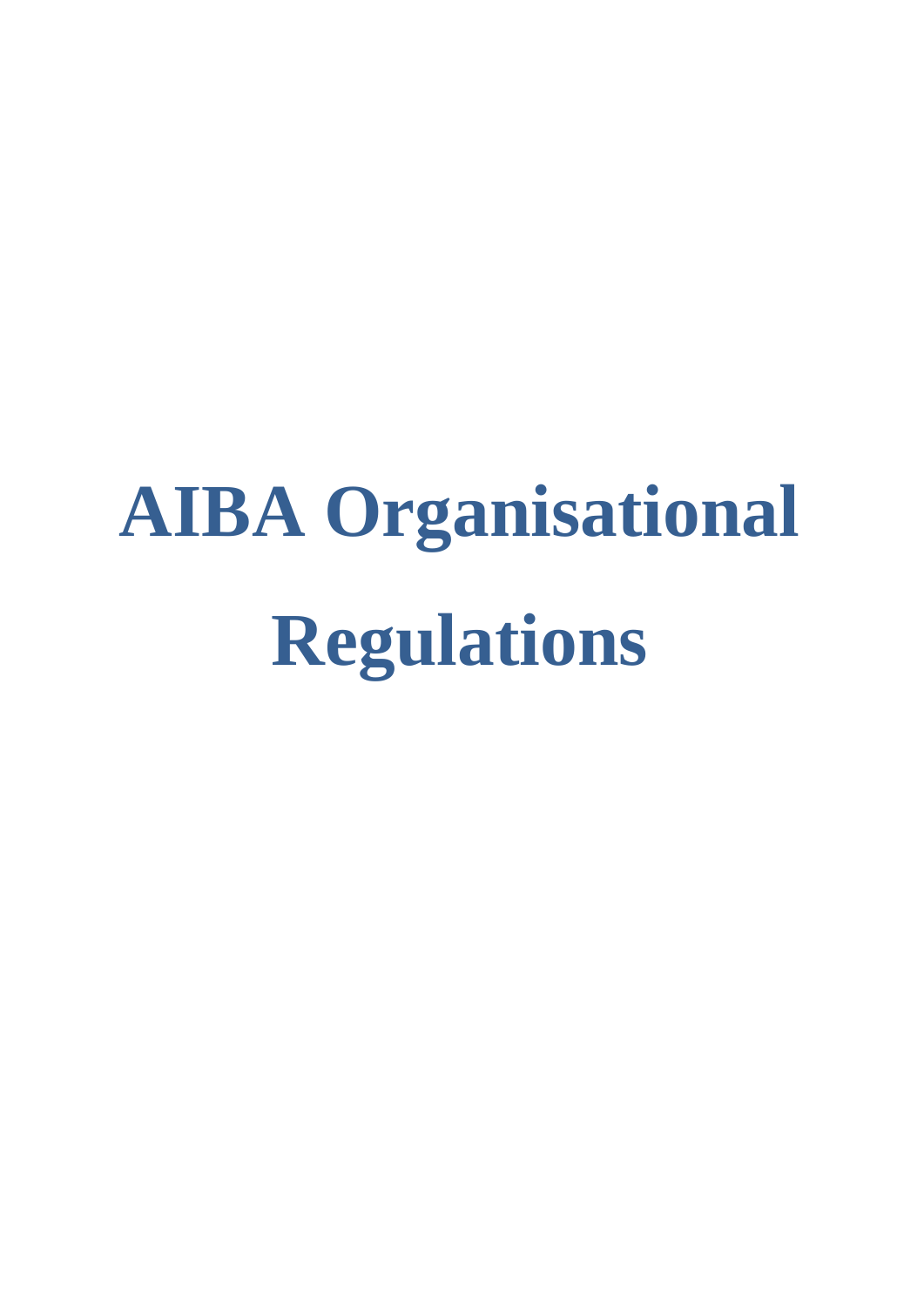# <span id="page-1-0"></span>**TABLE OF CONTENTS**

| 1.  |                                                                           |  |
|-----|---------------------------------------------------------------------------|--|
|     | SECTION A - REGULATIONS GOVERNING THE COMMITTEES ESTABLISHED BY THE BOARD |  |
|     |                                                                           |  |
| 2.  |                                                                           |  |
| 3.  |                                                                           |  |
| 4.  |                                                                           |  |
| 5.  |                                                                           |  |
| 6.  |                                                                           |  |
| 7.  |                                                                           |  |
| 8.  |                                                                           |  |
| 9.  |                                                                           |  |
| 10. |                                                                           |  |
| 11. |                                                                           |  |
| 12. |                                                                           |  |
| 13. |                                                                           |  |
| 14. |                                                                           |  |
| 15. |                                                                           |  |
| 16. |                                                                           |  |
| 17. |                                                                           |  |
| 18. |                                                                           |  |
| 19. |                                                                           |  |
| 20. |                                                                           |  |
| 21. |                                                                           |  |
|     | SECTION B - REGULATIONS GOVERNING THE SELECTION PROCESS OF THE SECRETARY  |  |
| 22. |                                                                           |  |
| 23. | PROCEDURE FOR THE APPOINTMENT OF THE SECRETARY GENERAL  19                |  |
|     |                                                                           |  |
| 24. |                                                                           |  |
| 25. |                                                                           |  |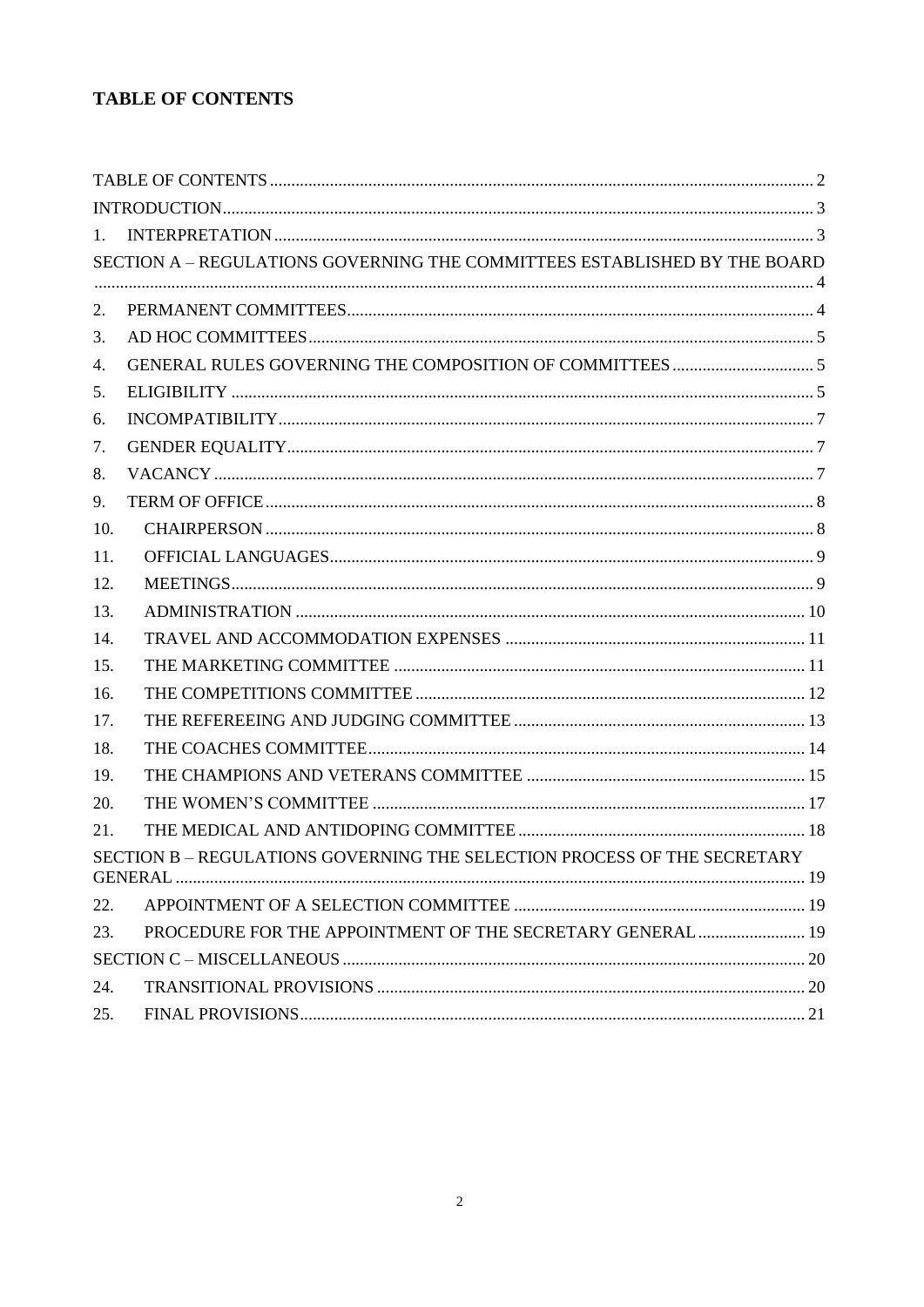#### <span id="page-2-0"></span>**INTRODUCTION**

The Constitution provides that the Board has the authority to adopt Regulations, notably in order to implement several provisions of the Constitution. The purpose of these Organisational Regulations is to (i) define the composition, organisation and roles of the committees established by the Board in accordance with article 29.1 (l) of the Constitution and (ii) define the selection process to be followed to appoint a Secretary General in accordance with article 29.1 (r) of the Constitution.

# <span id="page-2-1"></span>**1. INTERPRETATION**

- 1.1 Capitalized terms used in these Organisational Regulations shall have the meaning ascribed to them in the Constitution.
- 1.2 The following terms used in these Organisational Regulations only have the meanings ascribed to them in this article:

**"Ad hoc Committee"** means a committee established by the Board to perform specific tasks on an "as needed" basis;

**"Coach"** means any individual who organises, supervises and/or conducts the training of Boxers in order for them to reach their best potential;

**"Committee"** means a committee established by the Board which is not a Standing Committee;

**"Constitution"** means the AIBA Constitution adopted on December 13, 2020, together with all subsequent amendments;

**"Organisational Regulations"** mean these Organisational Regulations;

**"Permanent Committee"** means a committee established by the Board in accordance with article 2.1:

**"R&J"** means a referee and judge;

**"Standing Committee"** means a standing committee regulated by Section 36 of the Constitution and any specific Regulation applicable to it;

#### 1.3 In these Organisational Regulations, unless otherwise specified:

- a) references to articles are references to articles in these Organisational Regulations;
- b) references to a "person" shall be construed so as to include any individual, firm, company, corporation, body corporate, government, state, or agency of a state,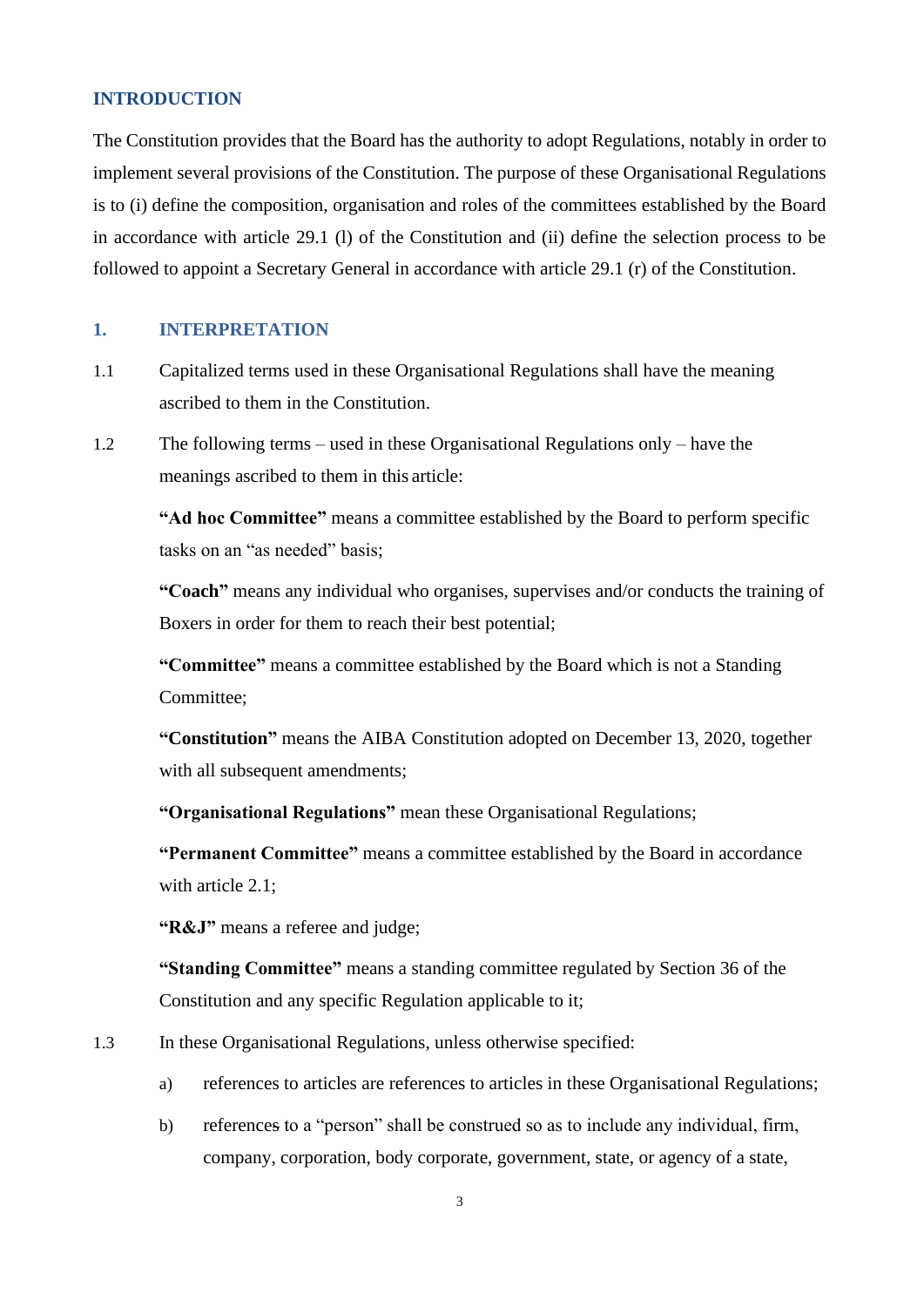local or municipal authority or government body or any joint venture, association, federation, confederation or partnership (whether or not having separate legal personality);

- c) a reference to any of the regulations, or to any provision or provisions in a regulation, shall be construed, unless the context otherwise requires, as including a reference to any amendment or replacement made to the same from time to time.; and
- d) in the event of any inconsistency between these Organisational Regulations and the Constitution, the Constitution shall prevail.
- 1.4 All headings and titles in these Organisational Regulations have been inserted for ease of reference only and may not be considered as an aid to its interpretation.

# <span id="page-3-0"></span>**SECTION A – REGULATIONS GOVERNING THE COMMITTEES ESTABLISHED BY THE BOARD**

# <span id="page-3-1"></span>**2. PERMANENT COMMITTEES**

- 2.1 Pursuant to article 29.1 (l) of the Constitution, the Board has established the following committees to serve as Permanent Committees:
	- (a) the Marketing Committee;
	- (b) the Competitions Committee;
	- (c) the Refereeing and Judging Committee;
	- (d) the Coaches Committee;
	- (e) the Champions and Veterans Committee;
	- (f) the Women's Committee; and
	- (g) the Medical  $&$  Antidoping Committee.
- 2.2 For the avoidance of doubt, these Organisational Regulations do not regulate the Standing Committees established by Section 36 of the Constitution. The relevant articles in that Section, together with specific regulations, shall govern each of the Standing Committees.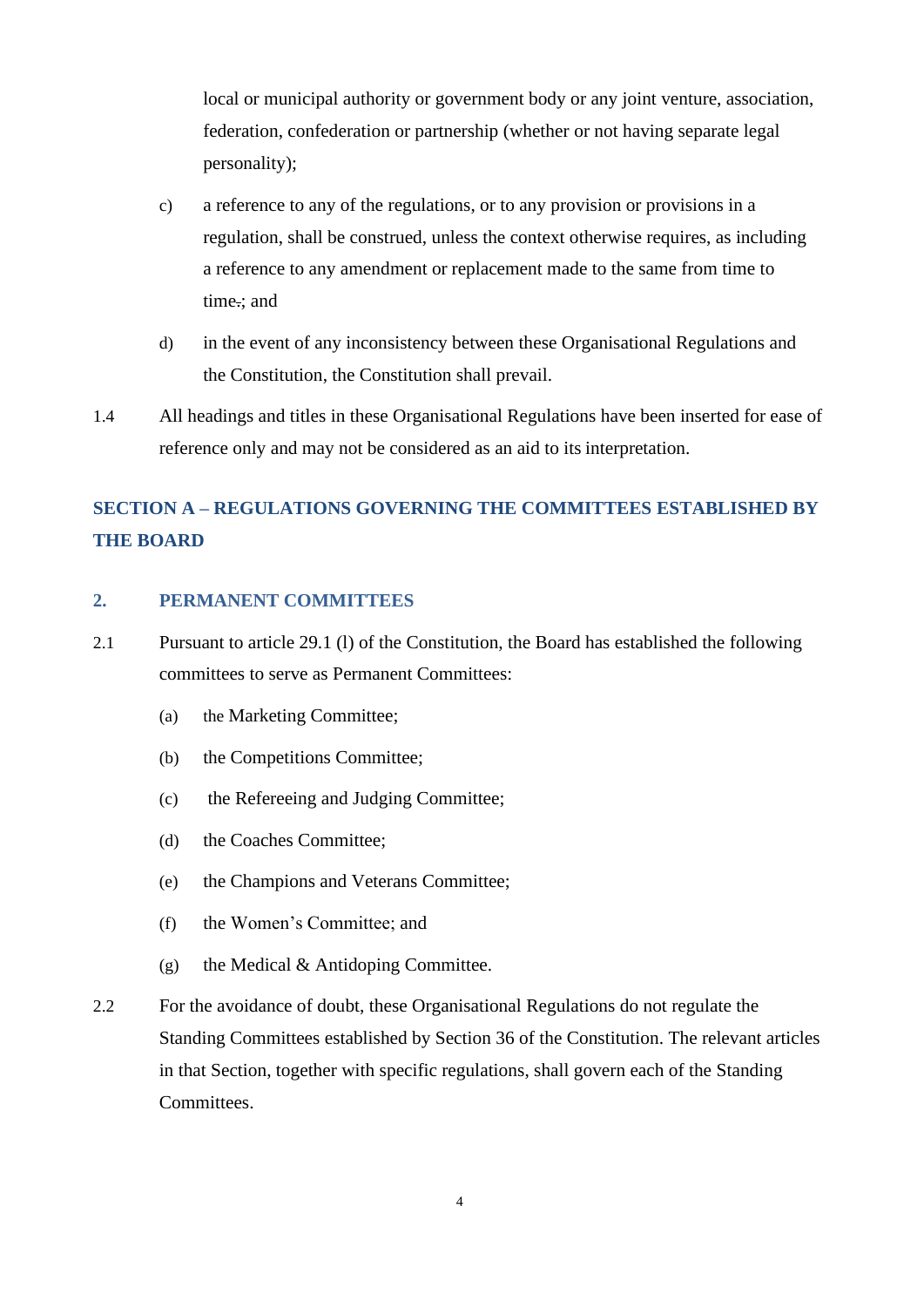2.3 The Committees have advisory functions and shall report their recommendations directly to the Board. They may also be empowered to implement decisions taken by the Board within their areas of competence.

# <span id="page-4-0"></span>**3. AD HOC COMMITTEES**

3.1 Pursuant to article 29.1 (l) of the Constitution, the Board may create additional committees in order to perform specific tasks on an "as needed" basis. Such Ad hoc Committees shall be governed by these Organisational Regulations as well as by specific decisions and/or regulations adopted by the Board.

# <span id="page-4-1"></span>**4. GENERAL RULES GOVERNING THE COMPOSITION OF COMMITTEES**

- 4.1 Save as may otherwise be provided, the Board shall appoint all members of each Committee following a transparent call for candidates and an application procedure in a format to be approved by the Board. National Federations, Continental Confederations, the members of the Board, as well as the existing members of each Committee shall be entitled to offer candidates to the Board.
- <span id="page-4-3"></span>4.2 Save as may otherwise be provided, there shall be at least one Boxer or former Boxer and one Coach or former Coach at each Permanent Committee.
- 4.3 No call for a candidate is required when a Director (or if applicable the Legal Counsel, the Finance Adviser or the Secretary General) is appointed at a Committee.
- 4.4 Where appropriate, the Board has the power to dismiss a member of a Committee.

# <span id="page-4-2"></span>**5. ELIGIBILITY**

- <span id="page-4-4"></span>5.1 To be eligible to be appointed as a member of a Committee, a candidate must:
	- (a) never have been convicted of a serious criminal offence punishable by a term of imprisonment;
	- (b) not be the subject of a current or pending prosecution for the commission of a serious criminal offence punishable by a term of imprisonment;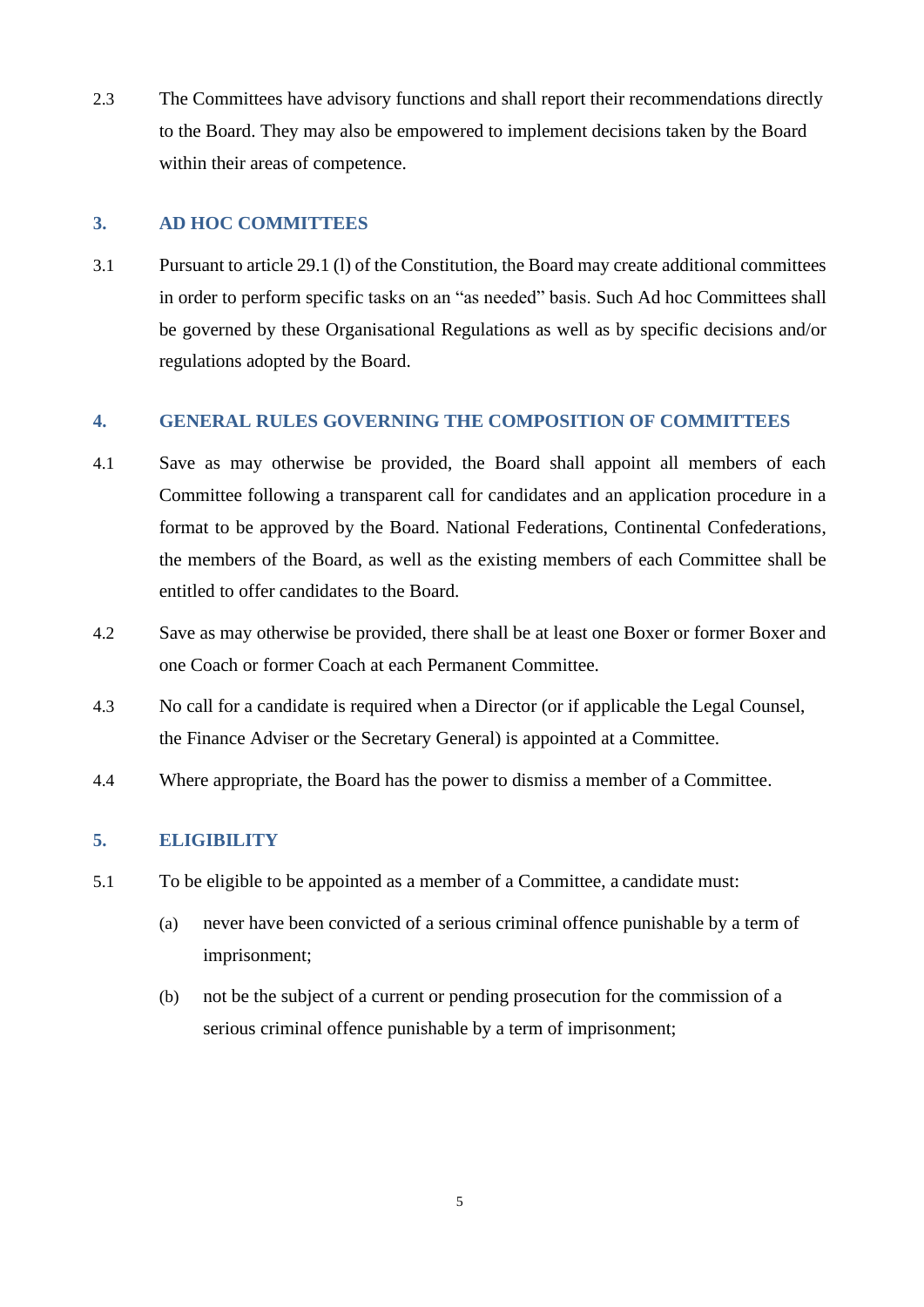- (c) never have been sanctioned for a breach of (except for minor breaches, such as a breach of the Rules of the Games or a breach occurring with no fault or with a very light negligence):
	- (i) the Constitution;
	- (ii) the Regulations ;
	- (iii) the IOC's Code of Ethics;
	- (iv) anti-doping regulations adopted pursuant to the World Anti-Doping Code or any of its national derivatives;
- (d) not be the subject of a current or pending proceeding for a breach of (except for minor breaches, such as a breach of the Rules of the Games, or a breach occurring without fault or with a very light negligence):
	- (i) this Constitution;
	- (ii) the Regulations
	- (iii) the IOC's Code of Ethics;
	- (iv) anti-doping regulations adopted pursuant to the World Anti-Doping Code or any of its national derivatives;
- (e) not be a bankrupt or otherwise insolvent under the law of the candidate's place of domicile;
- (f) not be the subject of any current order made under the law of the candidate's place of domicile declaring him or her to be insane or of unsound mind; and
- <span id="page-5-0"></span>(g) save without the express approval of the Board, a candidate cannot hold any position in any international boxing organization other than AIBA or a Continental Confederation.
- 5.2 Before being appointed, the candidates shall be invited to confirm in writing that they meet all above eligibility requirements and shall be invited to disclose any potential conflict of interests.
- 5.3 Members of the Committees shall at all-time be bound by the Constitution and all Regulations.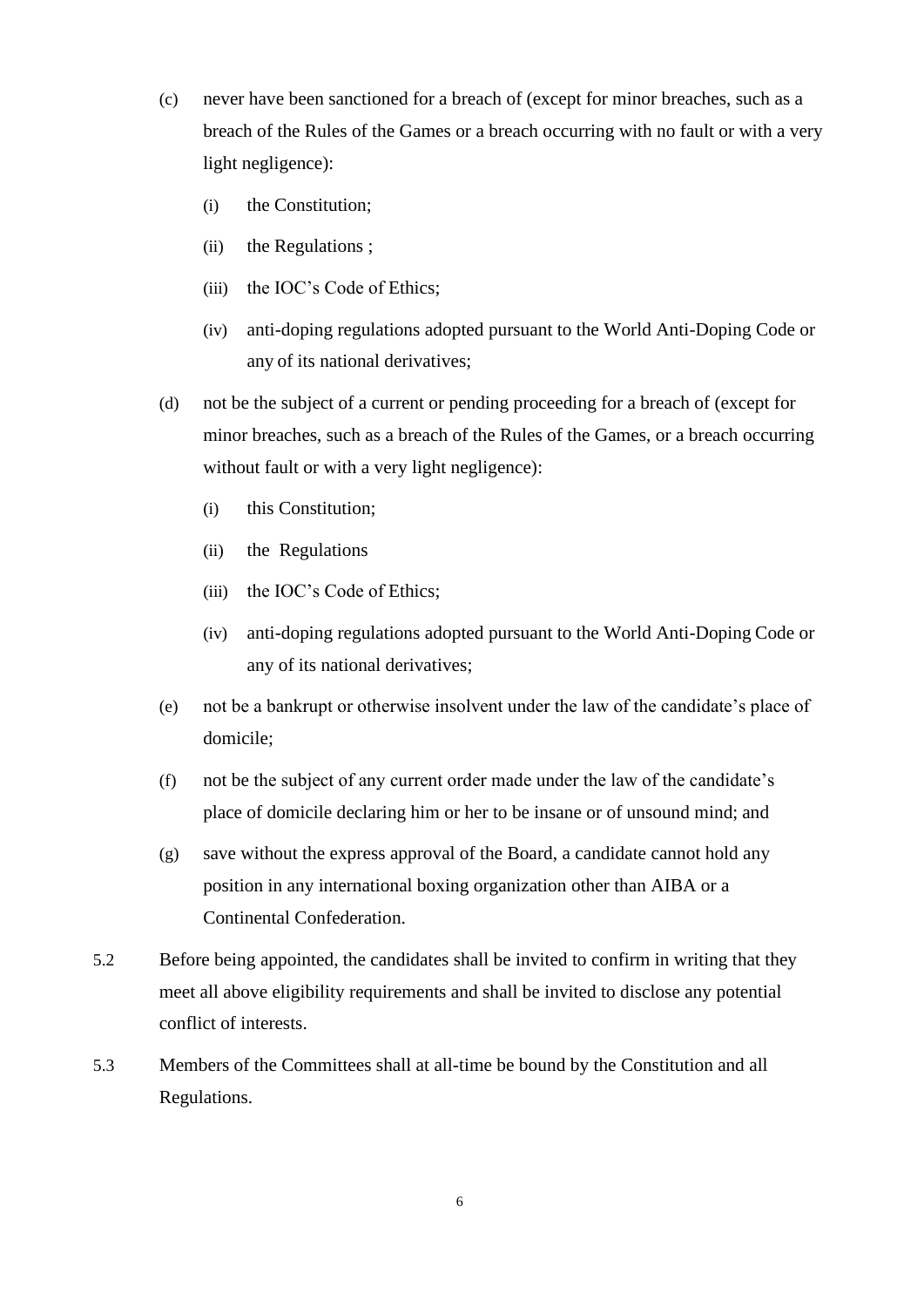5.4 Any dispute or issue relating to the eligibility of a member of a Committee, or of a candidate to become a member of a Committee, shall be referred to the Ethics Committee.

# <span id="page-6-0"></span>**6. INCOMPATIBILITY**

- 6.1 In accordance with article 46.2 of the Constitution, no Director may be a member of any Committee where the principal purpose of the Committee is to regulate technical and competition issues associated with boxing. This includes, but is not limited to, the following Committees:
	- (a) the Competitions Committee;
	- (b) the Refereeing and Judging Committee; and
	- (c) the Coaches Committee.
- 6.2 If a Committee includes a Director amongst its members, such Committee cannot deal with any issue relating to technical and competition issues associated with boxing.

# <span id="page-6-1"></span>**7. GENDER EQUALITY**

- 7.1 Except for the Women's Committee, it is AIBA's intention that the same number of men and women shall serve on each Committee in order to achieve gender equality within **Committees.**
- 7.2 To the extent an absolute gender equality cannot be reached, at least 25% of the members of each Committee shall be women and at least 25% of the members of each Committee shall be men (except for the Women's Committee, which shall consist only of women).

# <span id="page-6-2"></span>**8. VACANCY**

- 8.1 If a member of a Committee:
	- (a) dies whilst in office as a member of such Committee;
	- (b) resigns his or her office as a member of such Committee;
	- (c) is removed as a member of such Committee in accordance with article 4.3; or
	- (d) is otherwise unwilling or unable to perform the duties of his or her office as a member of such Committee for whatever reason;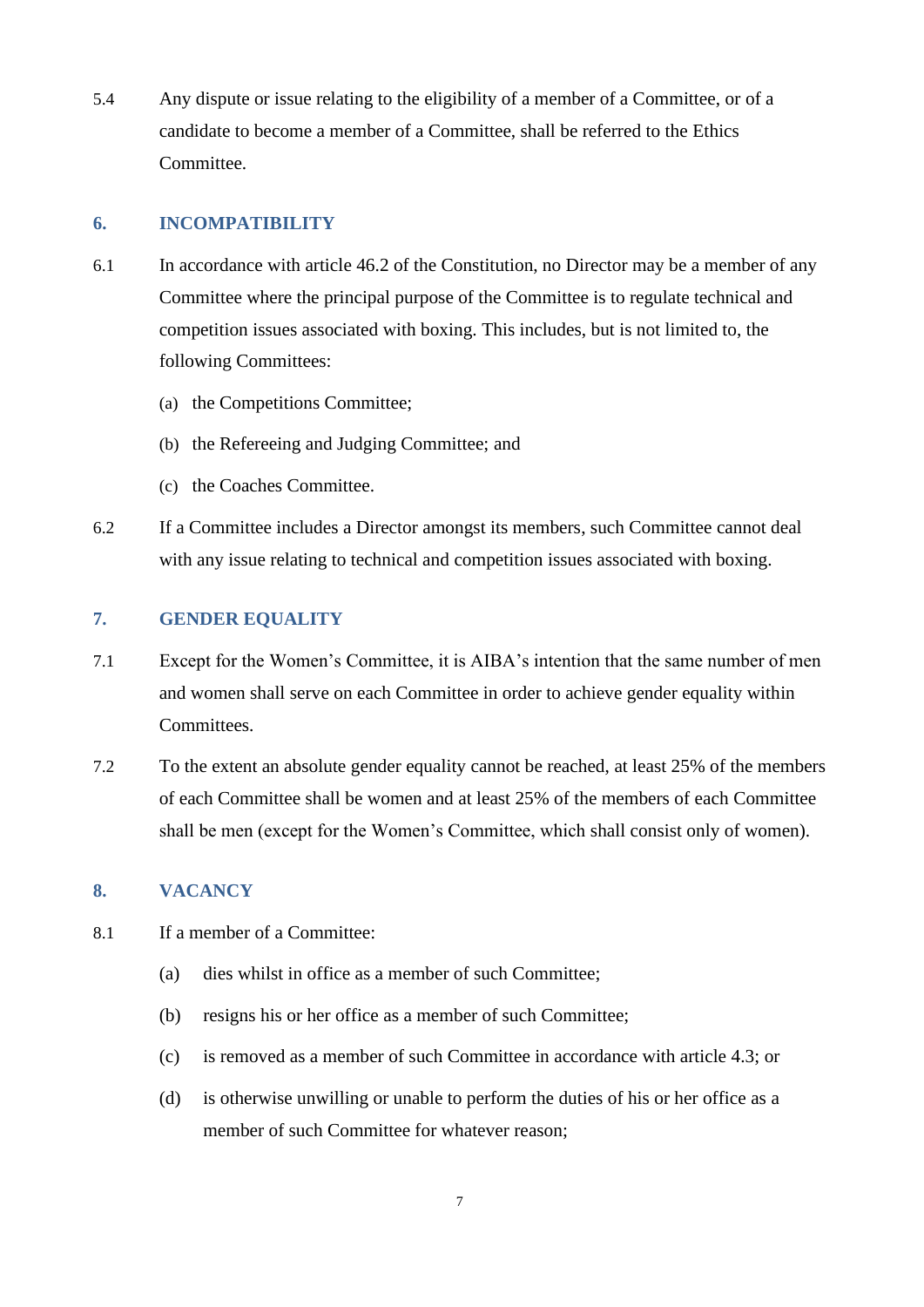then the Board shall appoint such other person as it deems appropriately qualified to fill the vacant office on such Committee in accordance with article 4.1.

#### <span id="page-7-0"></span>**9. TERM OF OFFICE**

- 9.1 The term of office of each member of a Permanent Committee shall:
	- (a) commence on the day of his/her appointment on such Committee by the Board; and
	- (b) end at the Board meeting immediately following the conclusion of the following Election Congress Meeting.
- <span id="page-7-4"></span>9.2 Save as may otherwise be provided, no member of any Permanent Committee may serve more than two consecutive terms of office on such Committee.

#### <span id="page-7-1"></span>**10. CHAIRPERSON**

- 10.1 Save as may otherwise be provided, the Board shall appoint the Chairperson and Vice-Chairperson of each Committee.
- <span id="page-7-3"></span>10.2 The Chairperson of each Committee shall:
	- (a) with the assistance of the AIBA Head Office, take all steps which may be necessary in preparation for meetings of such Committee;
	- (b) chair the meetings of such Committee, save as provided by article [10.3;](#page-7-2)
	- (c) lead the discussion and ensure a smooth running of the meetings of such Committee;
	- (d) review the draft minutes before they are circulated for approval to the members of the Committee in accordance with article [13.3;](#page-10-2)
	- (e) inform the members of such Committee about any special matter that falls within the scope of the Committee's role; and
	- (f) act as spokesperson and report to the Board on the activities of the Committee.
- <span id="page-7-2"></span>10.3 In the event that the Chairperson of a Committee cannot perform his or her duties, the Vice-Chairperson shall act as Chairperson of such Committee. In the event that both the Chairperson and the Vice-Chairperson cannot perform their duties, the members of the Committee shall appoint an acting Chairperson from amongst their own number. An acting Chairperson of the meeting shall then exercise the duties referred to in article [10.2.](#page-7-3)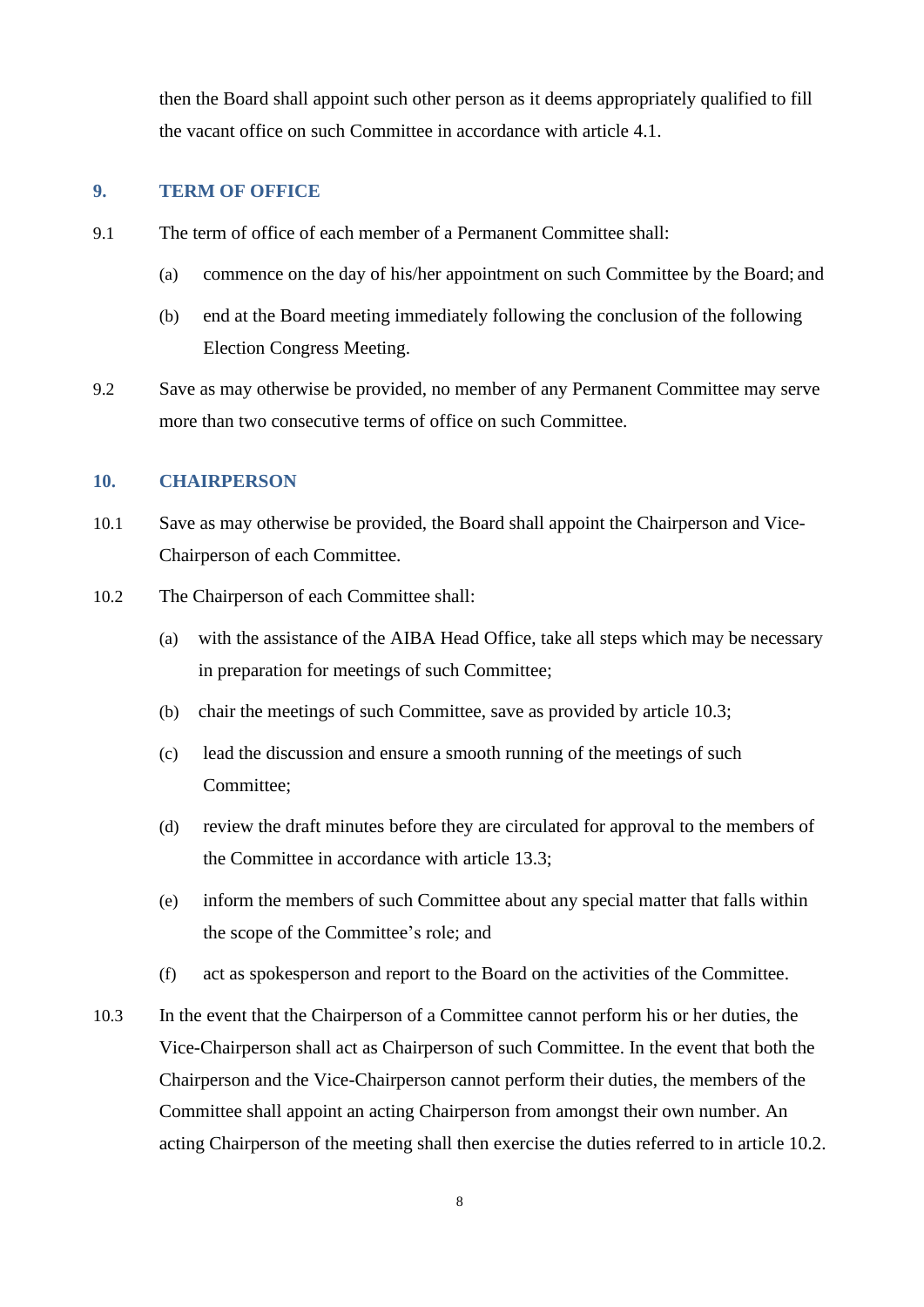#### <span id="page-8-0"></span>**11. OFFICIAL LANGUAGES**

11.1 As provided by article 6.2 of the Constitution, English is the official working language at all meetings of Committees. All minutes, correspondence, announcements, and decisions of such Committees shall be in English. Each member of a Committee is responsible for acquiring, where possible with the assistance of the AIBA Head Office, translations of Committee documents from English into his or her language if required.

#### <span id="page-8-1"></span>**12. MEETINGS**

- <span id="page-8-2"></span>12.1 The Committees shall meet whenever necessary but, in the absence of extraordinary circumstances and save as may otherwise be provided, Permanent Committees must meet at least once every year.
- 12.2 Committees meetings may be conducted:
	- (a) in person, or
	- (b) by means of telecommunications. A telecommunications meeting may be held by telephone or by audio-visual link.
- <span id="page-8-3"></span>12.3 Attendance at a meeting of a Committee is mandatory for all such Committee's members. If a member of a Committee is unavailable to attend a meeting, he or she shall excuse himself or herself from the meeting in advance by so informing the Chairperson of the Committee. Repeated failures to attend meetings of a Committee without valid excuses, as well as a failure to attend three meetings of a Committee during a term of office, may be grounds for the Board to dismiss a member of a Committee in accordance with article 4.3.
- <span id="page-8-4"></span>12.4 A quorum for a meeting of a Committee shall be constituted by the attendance at such meeting of not less than half plus one of such Committee's members.
- 12.5 A meeting of a Committee:
	- (a) may be convened by the Chairperson of such Committee of his or her own motion if he or she considers that such a meeting is necessary or desirable;
	- (b) must be convened by the Chairperson of the Committee or the Secretary General in response to a request by the President or by the Board, or if not less than one third plus one of such Committee's members request such a meeting.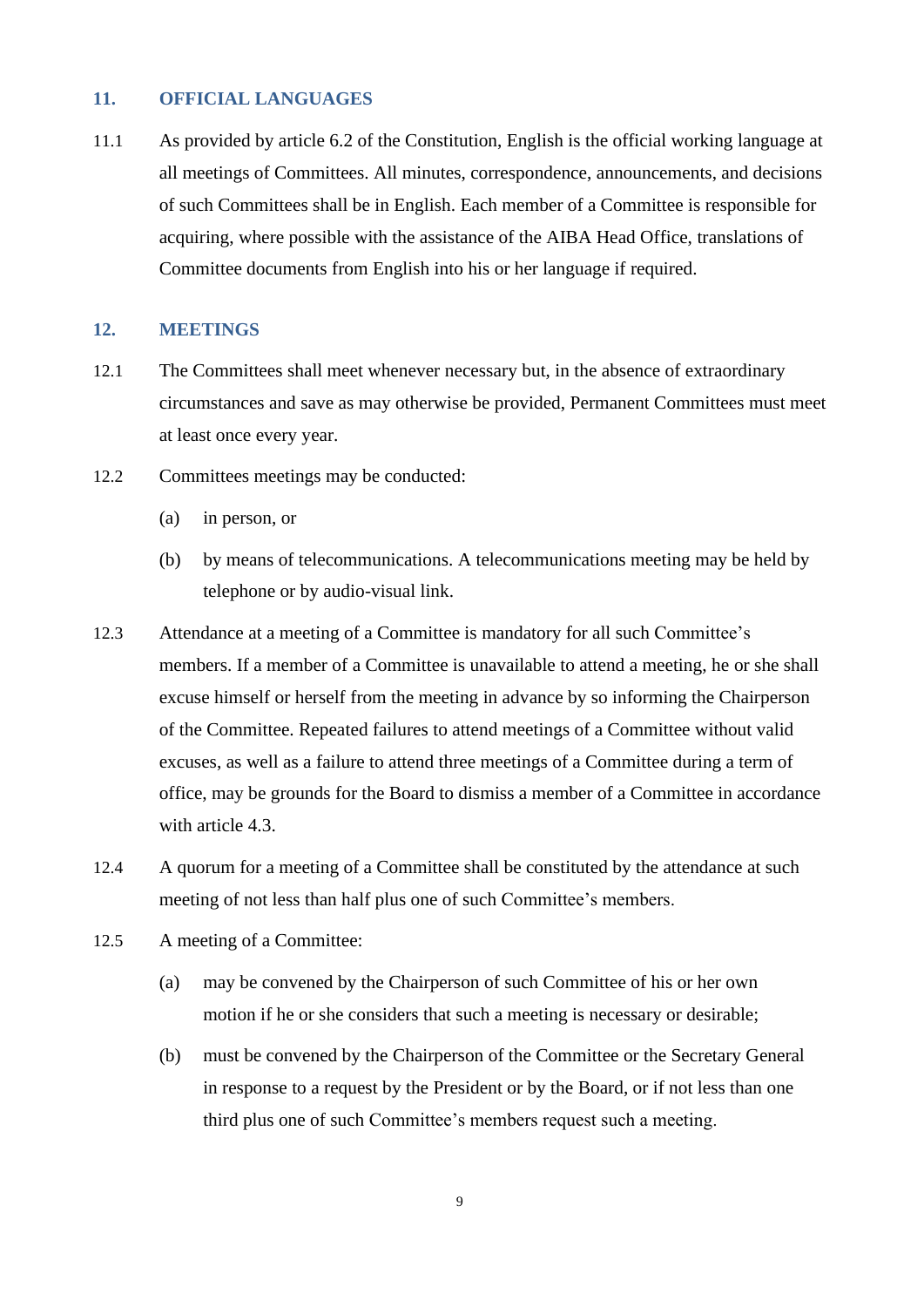- 12.6 All Committees members shall be entitled to vote on all matters put to a vote at meetings of any Committee; save only that any Committee member with a conflict of interest regarding such matter shall not be entitled to vote on the same.
- 12.7 Save as provided by article [12.8,](#page-9-1) the deliberations of Committees' meetings shall be and remain confidential. For the avoidance of doubt, this shall not prevent communications between each Committee and the Board.
- <span id="page-9-1"></span>12.8 Members of a Committee may, by a majority vote of those present at any of such Committee's meetings, direct that:
	- (a) the minutes of the meeting, or a part or parts thereof;
	- (b) a report of the deliberations of the Committee at such meeting; and/or
	- (c) a note of any recommendation taken by the Committee at such meeting;

be made public.

- 12.9 Members of each Committee must attend its meetings in person. Except for interpreters, accompanying persons or substitutes are not admitted to such meetings unless authorised by the Chairperson of the Committee. The Chairperson of the Committee and/or the General Secretary may invite interested parties to attend the meeting if deemed necessary.
- 12.10 Decisions of Committees shall be taken by majority votes of those present at the meetings of such Committees.

# <span id="page-9-0"></span>**13. ADMINISTRATION**

- 13.1 The AIBA Head Office shall be responsible for supporting the work of the Committees, including by assisting with the organisation of Committee meetings and with the drafting of Committee minutes where appropriate.
- 13.2 The AIBA Head Office or the Chairperson of each Committee shall send an invitation, together with a draft agenda approved by the Chairperson, to the members of such Committee at least two weeks in advance of the Committee's meetings save in the case of urgent meetings. The members of such Committee shall then have five days to suggest additional items to be placed on the agenda. A final agenda shall be sent, together with all necessary meeting documents, to Committee members where possible at least five days in advance of each such meeting.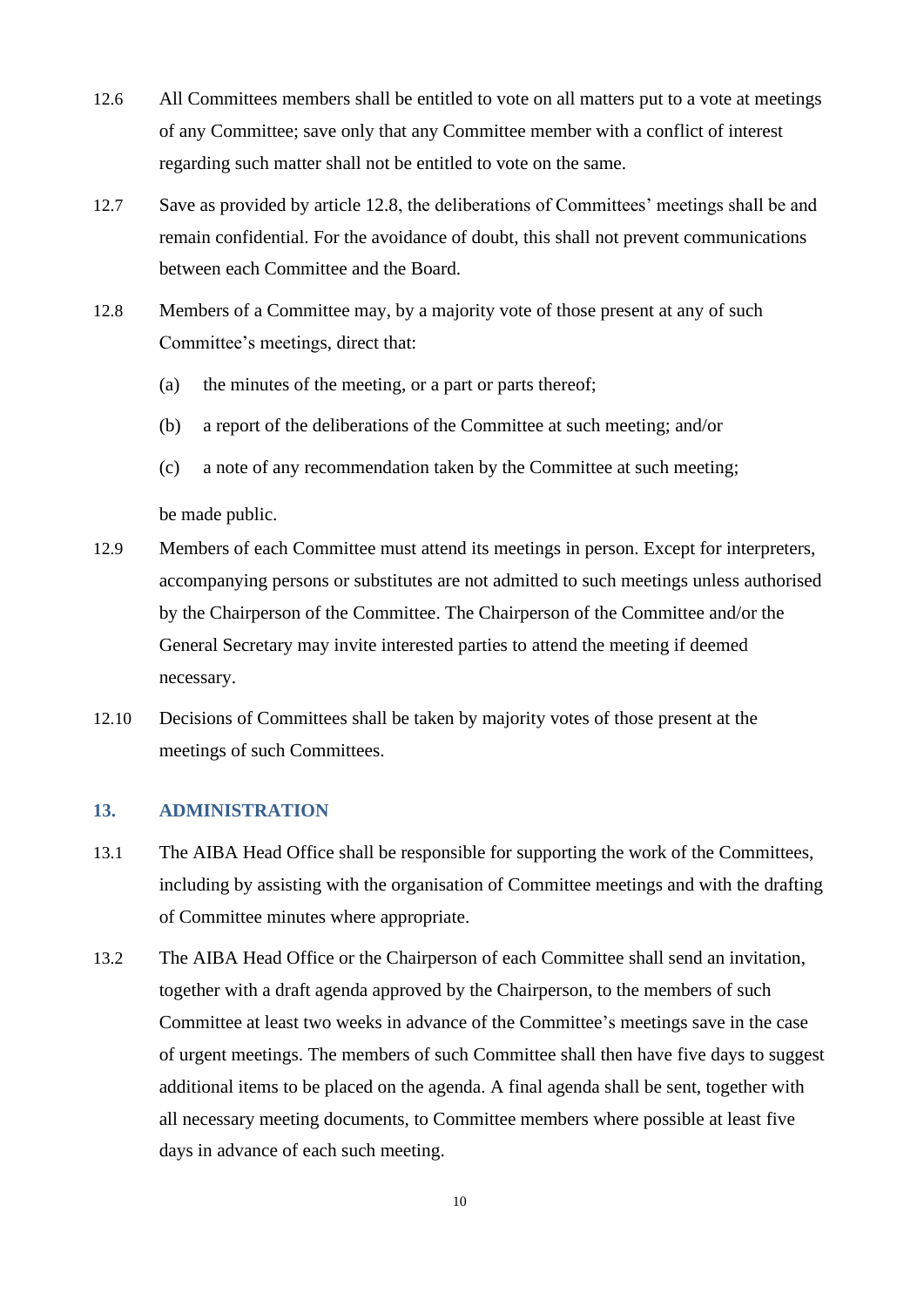- <span id="page-10-2"></span>13.3 Minutes of Committee meetings shall be sent to the members of the Committee concerned where possible within two weeks following each such meeting. Members of such Committee shall then be invited to make further comments in order for the minutes to be approved by the members of the Committee (by email vote) within two weeks following their circulation to the members.
- 13.4 Minutes of Committee meetings shall be signed by the Chairperson of the Committee concerned (or by his or her replacement where necessary) and by the person who drafted the minutes.

# <span id="page-10-0"></span>**14. TRAVEL AND ACCOMMODATION EXPENSES**

- 14.1 The AIBA Financial Guidelines shall apply regarding travel and accommodation costs, and / or payment of *per diem* amounts, in relation to meetings of Committees.
- 14.2 The Board may decide to pay additional monies to the members of Committees, or to allocate a budget to a Committee, in cases of exceptional work or workload required of such members.

#### <span id="page-10-1"></span>**15. THE MARKETING COMMITTEE**

- 15.1 The Marketing Committee shall consist of the following three or more members:
	- (a) two members of the Board who, where possible, possess marketing and/or commercial expertise; and
	- (b) at least one independent member possessing marketing and/or commercial expertise.
- 15.2 The requirement provided in article [4.2](#page-4-3) that there shall be at least one Boxer or former Boxer and one Coach or former Coach in each Permanent Committee does not apply to the Marketing Committee.
- 15.3 The role of the Marketing Committee shall be to:
	- (a) deal with all issues related to the general marketing strategy of AIBA and advise the Board accordingly;
	- (b) provide the Board and AIBA Head Office with expertise and knowledge in the field of marketing; and
	- (c) cooperate with AIBA commercial and marketing partners.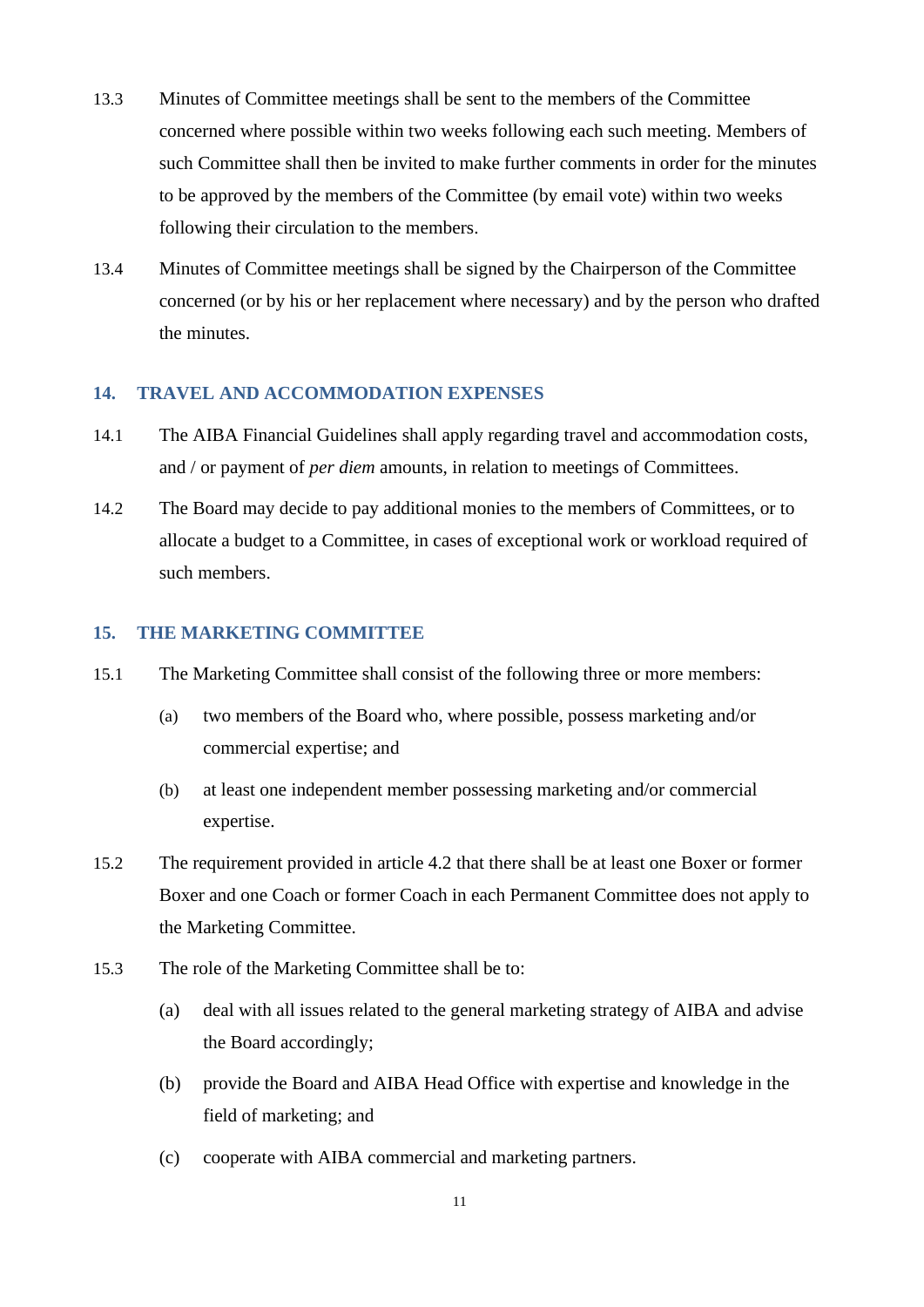#### <span id="page-11-0"></span>**16. THE COMPETITIONS COMMITTEE**

- 16.1 The Competitions Committee shall consist of the following ten or more members:
	- (a) the chairperson of the competition committee (or the committee having a similar function) from each of the AFBC, the AMBC, the ASBC, the EUBC and the OCBC.
	- (b) at least two persons possessing expertise in the organisation of boxing competitions;
	- (c) at least one former Boxer;
	- (d) at least one former Coach; and
	- (e) at least one person who has served in the past as Competition Official.
- 16.2 No member of the Competition Committee may be a Competition Official, a Boxer or a Coach. Furthermore, no member of the Competition Committee may be at the same time a member of an organising committee of an AIBA Competition or play any active role in the organisation of an AIBA Competition.
- 16.3 The role of the Competitions Committee shall be to:
	- (a) develop the AIBA Technical & Competition Rules applicable to boxing;
	- (b) propose new rules and/or amendments to existing rules;
	- (c) implement the AIBA Scoring System;
	- (d) propose the drawing up of the calendar for AIBA Competitions;
	- (e) review the sporting aspects of all AIBA Competitions and propose all measures deemed necessary or relevant on this matter;
	- (f) make proposals for the development of new formats of AIBA Competitions;
	- (g) encourage the development of AIBA Competitions that contribute to the promotion of boxing as a universal sport worldwide, including youth and junior boxing and/or women boxing;
	- (h) deal with issues concerning boxing equipment and competition uniforms; and
	- (i) help implementing the R&J and Coaching management systems.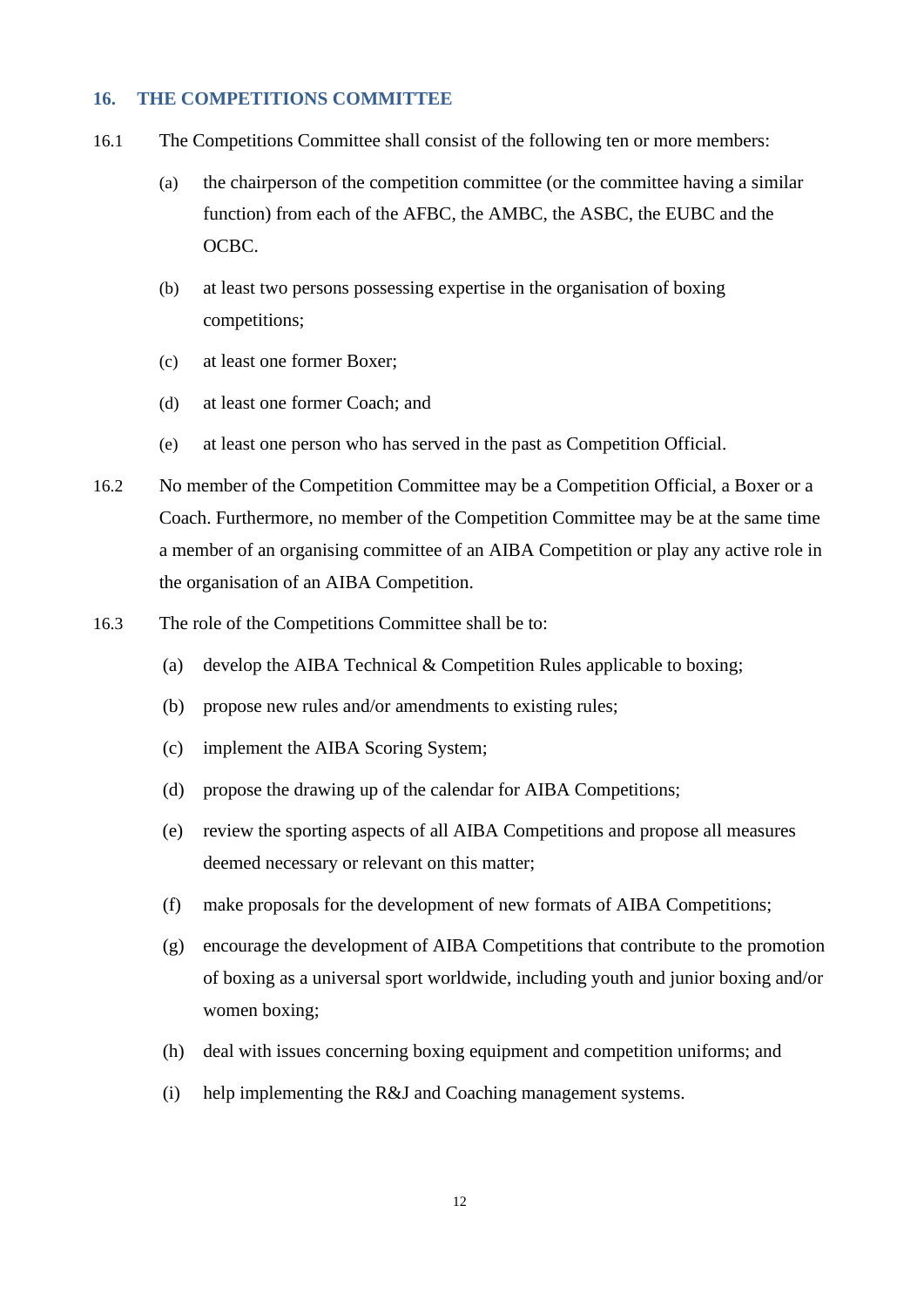#### <span id="page-12-0"></span>**17. THE REFEREEING AND JUDGING COMMITTEE**

- 17.1 The Refereeing and Judging Committee shall consist of the following eleven or more members:
	- (a) the chairperson of the refereeing and judging committee (or the committee having a similar function) from each of the AFBC, the AMBC, the ASBC, the EUBC and the OCBC.
	- (b) at least three persons wo have served in the past as R&J, with at least one of them having been classified at the highest possible ranking as R&J;
	- (c) at least one former Boxer;
	- (d) at least one former Coach; and
	- (e) at least one independent member possessing expertise in a combat sport governed by an international federation recognised by the International Olympic Committee.
- 17.2 No member of the Refereeing and Judging Committee may be an active R&J, a Boxer or a Coach. Furthermore, no member of the Refereeing and Judging Committee may be a former Competition Official having served on the occasion of an AIBA Competition where judging has been subject to serious controversies.
- 17.3 The role of the Refereeing and Judging Committee shall be to:
	- (a) develop the AIBA Referee and Judges Regulations;
	- (b) deal with issues related to R&Js;
	- (c) develop and implement the AIBA R&J Management System that caters for the development, education, certification and evaluation of R&Js;
	- (d) ensure that R&Js appointed to AIBA Competitions are suitably qualified, and to secure sufficient numbers of appropriately accredited R&Js for international, regional and national competitions by creating teaching tools, tutorial and career paths that will sustain the quality of R&Js;
	- (e) identify and recommend R&Js for AIBA Competitions;
	- (f) undertake such steps as it may consider necessary or desirable to improve the quality of referring and judging.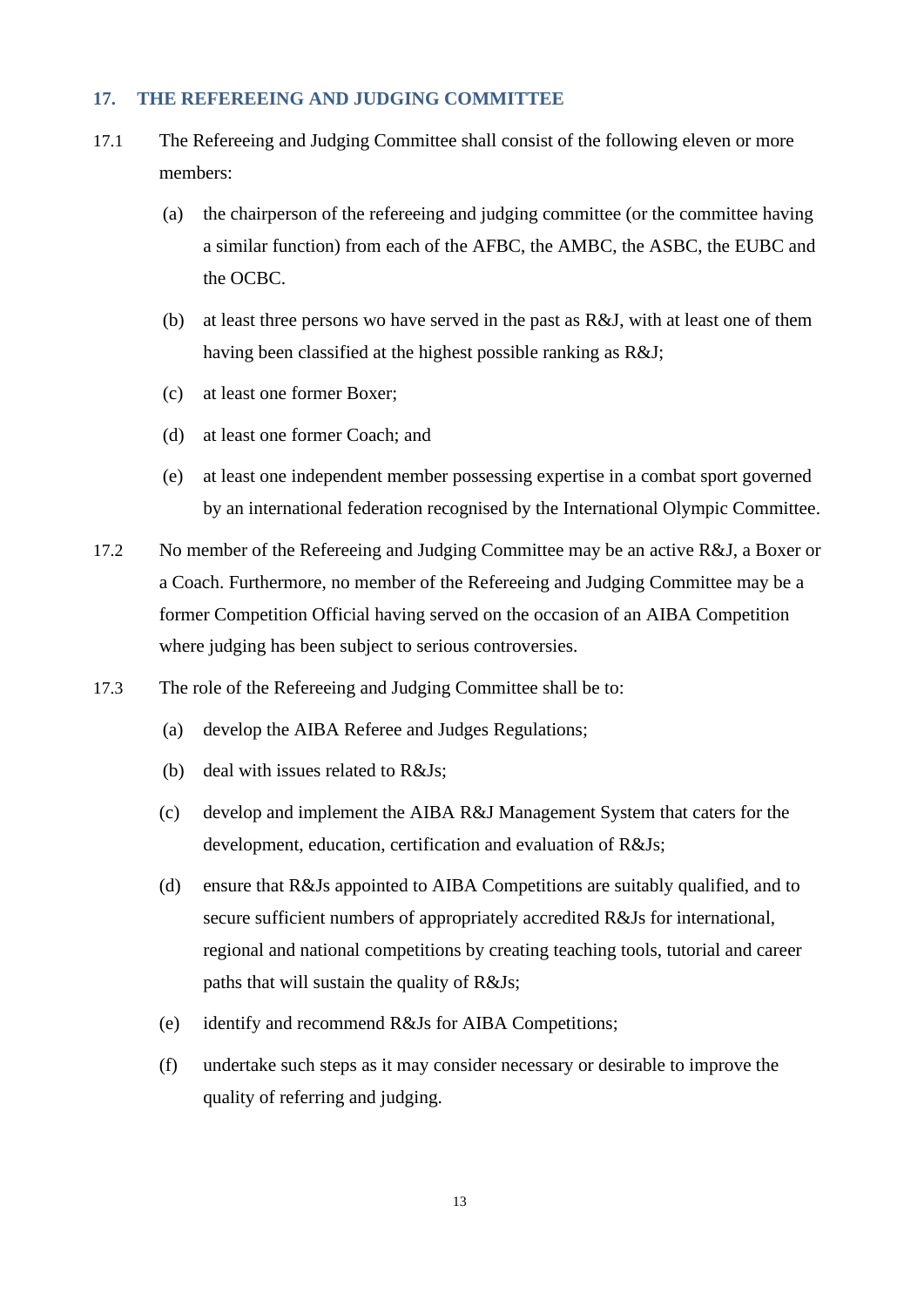- (g) develop and implement a system for filing and processing complaints (including complaints from whistle-blowers) in relation to boxing bouts and/or poor or suspect performances by R&Js during boxing competitions;
- (h) evaluate the performance of R&Js during boxing competitions, including by reviewing video footages of competitions and implementing further steps to monitor the quality of R&Js on an ongoing basis;
- (i) investigate of its own motion the performance of R&Js in boxing competitions where deemed necessary or otherwise appropriate;
- (j) following the processing of complaints made to it and/or the completion of its own investigations, refer a case file regarding suspicious behaviour on the part of R&Js to the competent body within AIBA to further investigate and/or prosecute a possible offence; and
- (k) where appropriate, provide assistance and support to the Disciplinary Committee or any other body within AIBA to investigating and/or prosecuting a possible offence in proceedings taken against R&Js.

#### <span id="page-13-0"></span>**18. THE COACHES COMMITTEE**

- 18.1 The Coaches Committee shall consist of shall consist of the following nine or more members:
	- (a) the chairperson of the coaches committee (or the committee having a similar function) from each of the AFBC, the AMBC, the ASBC, the EUBC and the OCBC.
	- (b) at least two persons possessing expertise in coaching of Boxers and who have successfully completed the highest level of courses organised by AIBA or Continental Confederation for Coaches
	- (c) at least one Boxer or former Boxer; and
	- (d) at least one R&J or former R&J.
- 18.2 The role of the Coaches Committee shall be to:
	- (a) ensure representation, protection and promotion of the interests of the Coaches;
	- (b) develop any Regulations within AIBA that apply to Coaches;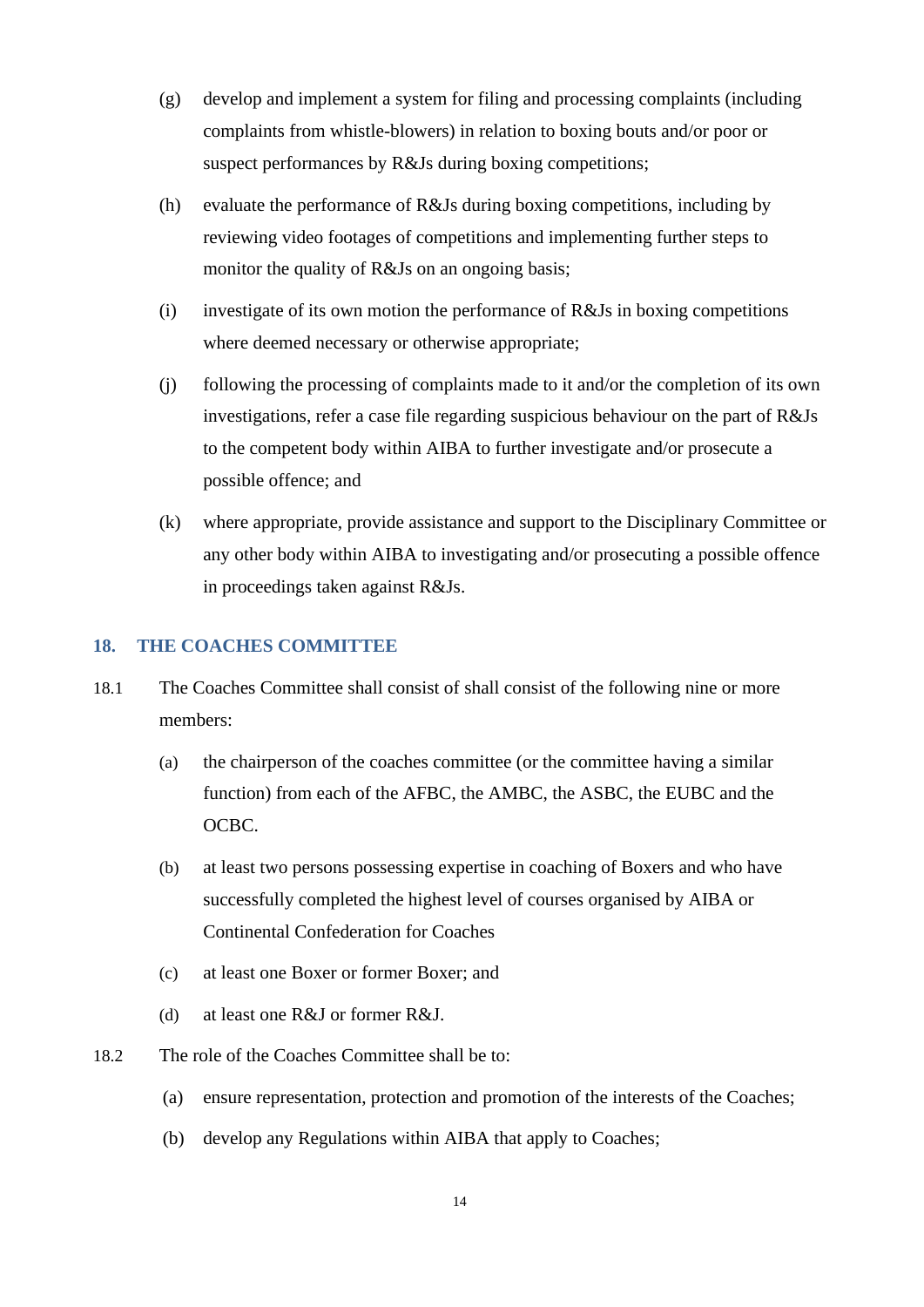- (c) develop and implement the AIBA Coaching Management System;
- (d) improve access to new training information technologies for Coaches; and
- (e) produce tools to comprehensively educate and train Coaches over the world by means of a universal integrated teaching system for Coaches.

#### <span id="page-14-0"></span>**19. THE CHAMPIONS AND VETERANS COMMITTEE**

- 19.1 The Champions and Veterans Committee shall consist of the following twenty-five or more members:
	- (a) At least fifteen Boxers, consisting of, at least:
		- One Boxer having won the AIBA Men World Championship;
		- One Boxer having won the AIBA Women World Championship;
		- Two Olympic champions;
		- Two Boxers from each of the AFBC, the AMBC, the ASBC and the EUBC, having won their respective Continental Championship (one being a man and one being a woman);
		- One Boxer from the OCBC, having won OCBC Continental Championship;
		- Two Boxers having achieved outstanding results in boxing competitions, even if they do not meet the above criteria.
	- (b) At least five former Boxers who have achieved outstanding results in the course of their career as Boxers, including being World, Olympic or Continental Champion, having taking part in numerous competitions, having had an extraordinary long career, etc
	- (c) At least five other persons, who have had a particularly long and successful career within AIBA, a Continental Confederation or National Federation, not as a Boxer, but as Competition Official, Official, Coach, doctor, etc.
	- (d) All persons who have been conferred an AIBA Distinguished Service Award in accordance with article 40 of the Constitution.
- 19.2 In addition to the gender balance guaranteed by article [7](#page-6-1) above, the Board shall ensure that there is a proper balance between continents, large and small countries and weight categories when appointing the members of the Champions and Veterans Committee.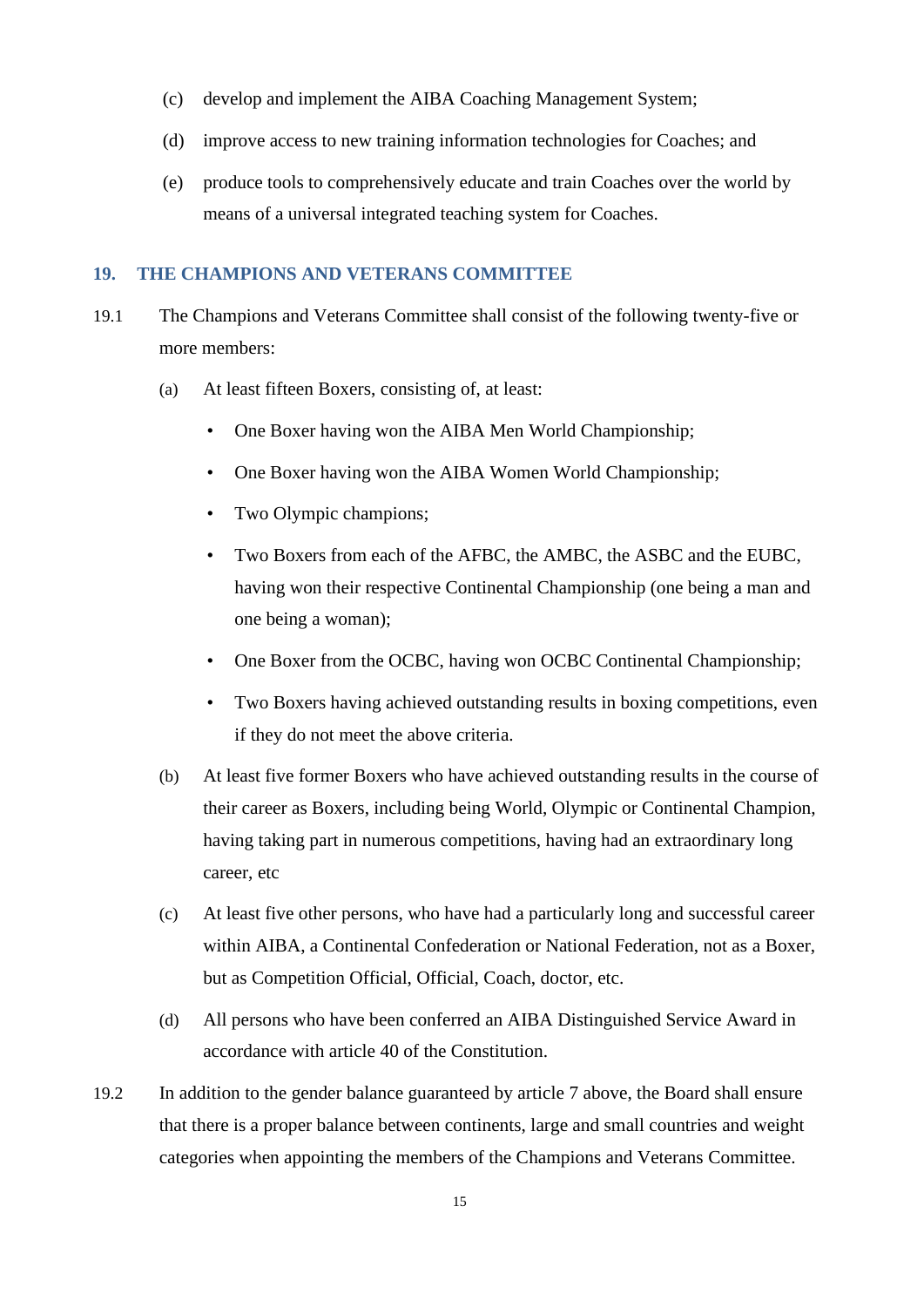- 19.3 Any candidature by a Boxer to serve on the Champions and Veterans Committee shall first be reviewed and approved by the Athletes Committee.
- 19.4 Both the Chairperson and Vice-Chairperson of the Champions and Veterans Committee shall be a Boxer or a former Boxer having achieved outstanding results in AIBA Competitions.
- 19.5 The role of the Champions and Veterans Committee shall be to:
	- (a) contribute to the image of AIBA and boxing by ensuring that current and/or former Boxers with an impressive career or other achievements are present and exercise representative functions on the occasion of AIBA Competitions and other activities organised by AIBA;
	- (b) enhance the attractivity of competitions and events organised by Continental Confederations and National Federations by allowing that current and/or former Boxers with an impressive career be present at such events or competitions, upon invitation of Continental Confederations or National Federations;
	- (c) promote boxing and AIBA by having current and/or former Boxers taking part in social activities, such as master classes, charity auction, development programmes;
	- (d) help contributing to the success of AIBA Competitions by ensuring that the best Boxers take part in such competitions;
	- (e) where appropriate, appoint Boxers to act as ambassadors for AIBA toward other international sporting organisations including the International Olympic Committee
	- (f) take part in promotional activities organised by AIBA, including on its website or on social medias; and
	- (g) organise, where appropriate, specific events for former Boxers.
- 19.6 In view of the specific composition, role and functions of the Champions and Veterans Committee, as well as the large number of its members, the following provisions of the Organisational regulations do not apply to the Champions and Veterans Committee:
	- (a) Article [5.1](#page-4-4)[\(g\)](#page-5-0) (prohibition to hold any position in any international boxing organization other than AIBA or a Continental Confederation.)
	- (b) Article [9.2](#page-7-4) (maximum number of terms of office)
	- (c) Article [12.1](#page-8-2) (requirement to hold a meeting once a year at least)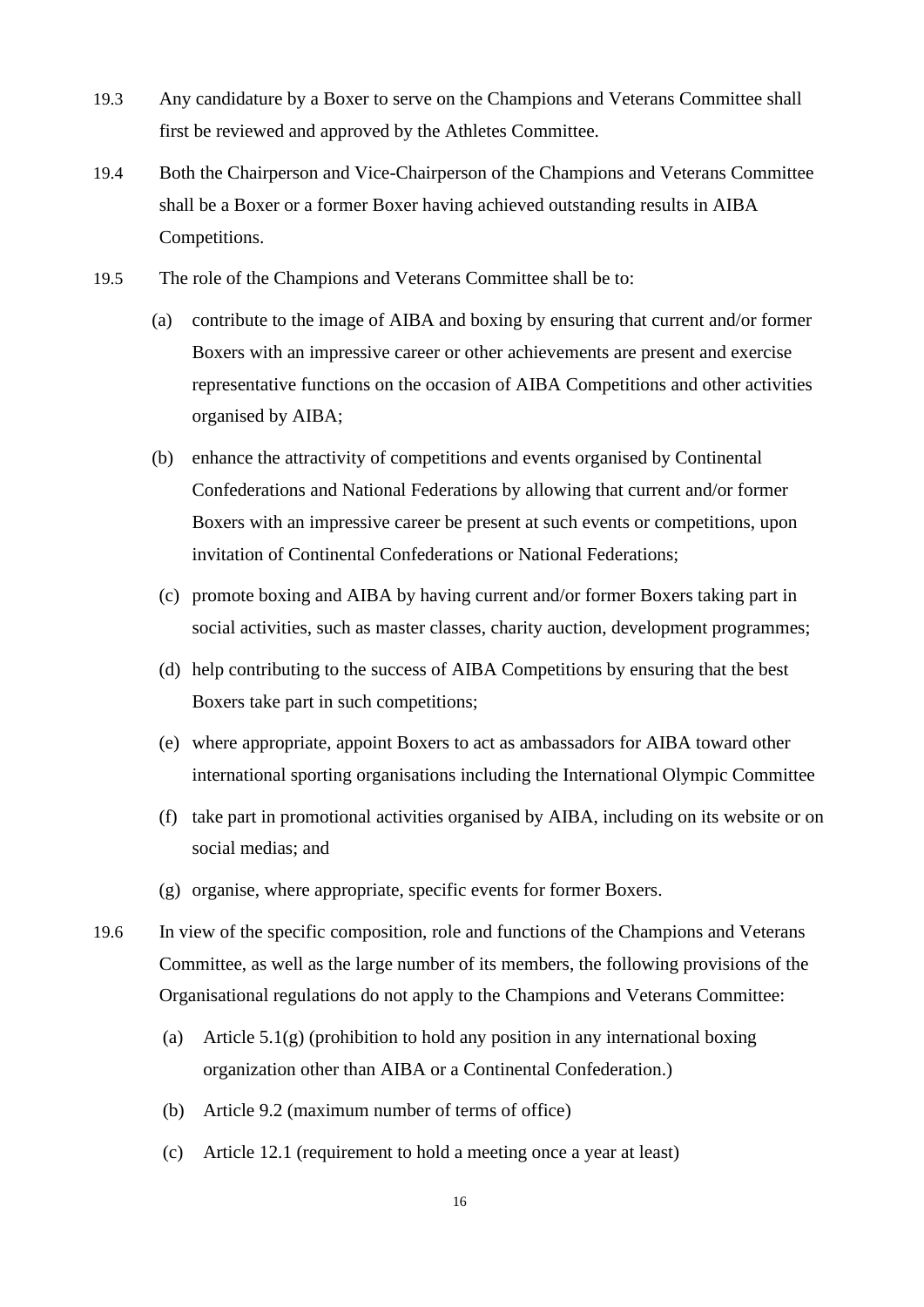- (d) Article [12.3](#page-8-3) (obligation to attend Committee's meetings)
- (e) Article [12.4](#page-8-4) (quorum)

### <span id="page-16-0"></span>**20. THE WOMEN'S COMMITTEE**

- 20.1 The Women's Committee shall consist of the following ten or more members:
	- (a) the chairwoman of the women's committee (or the committee having a similar function) from each of the AFBC, the AMBC, the ASBC, the EUBC and the OCBC.
	- (b) the female member of the Athletes' Committee serving on the Board;
	- (c) three additional female members of the Board;
	- (d) at least one additional female member, who shall be either a Boxer or former Boxer, and/or shall play or have played a significant role within AIBA, a Continental Confederation or a National Federation as Official or Competition Official; and
	- (e) all women who have been conferred an AIBA Distinguished Service Award in accordance with article 40 of the Constitution. Article [9.2](#page-7-4) (maximum number of terms of office) shall not apply to such members of the Women's Committee.
- 20.2 The role of the Women's Committee shall be to:
	- (a) deal with specific issues related to the practice, development and promotion of boxing amongst women;
	- (b) encourage the grassroots development of women's boxing, as well as of women R&Js, Coaches, ITOs and Officials
	- (c) promote women's boxing in order that such boxing, with its specified weight categories, be included in international multisport events, including the Olympic Games; and
	- (d) encourage the realisation and development of social works through activities that help to spread the Olympic values through boxing.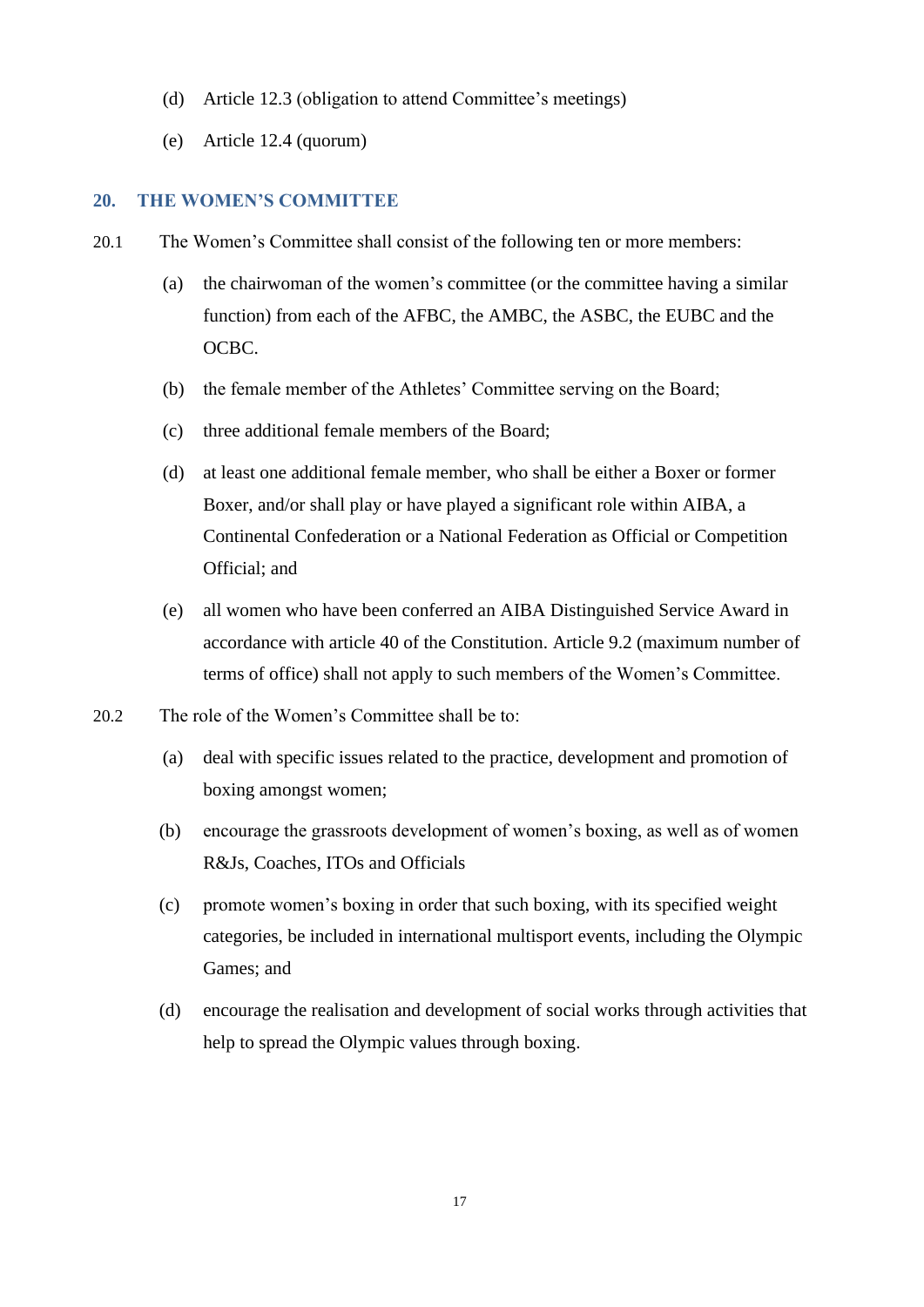#### <span id="page-17-0"></span>**21. THE MEDICAL AND ANTIDOPING COMMITTEE**

- 21.1 The Medical and Antidoping Committee shall consist of the following eight or more members:
	- (a) the chairperson of the medical and antidoping committee (or the committee having a similar function) from each of the AFBC, the AMBC, the ASBC, the EUBC and the OCBC.
	- (b) at least two medical doctors possessing expertise in medical issues relating to boxing;
	- (c) at least one person possessing expertise in antidoping.
- 21.2 The requirement provided in article [4.2](#page-4-3) that there shall be at least one Boxer or former Boxer and one Coach or former Coach in each Permanent Committee does not apply to the Medical and Antidoping Committee.
- 21.3 The role of the Medical and Antidoping Committee shall be to:
	- (a) deal with all medical issues relating to boxing, and in particular issues relating to the health and safety of Boxers;
	- (b) provide a high level of expertise, knowledge and advice with respect to the care and follow-up treatment of Boxers in different environments, including at the ringside and out-of-competition, and with respect to fitness to box, performance and improvement issues;
	- (c) ensure that a sufficient number of Ringside Doctors are available for all AIBA Competitions;
	- (d) arrange various training programs, and provide educational materials leading to a sustainable high quality of Ringside Doctors;
	- (e) contribute to all AIBA projects with a medical dimension in order to promote the safety of boxing; and
	- (f) in collaboration with the international testing agency (ITA), deal with all matters relating to the development of AIBA anti-doping program.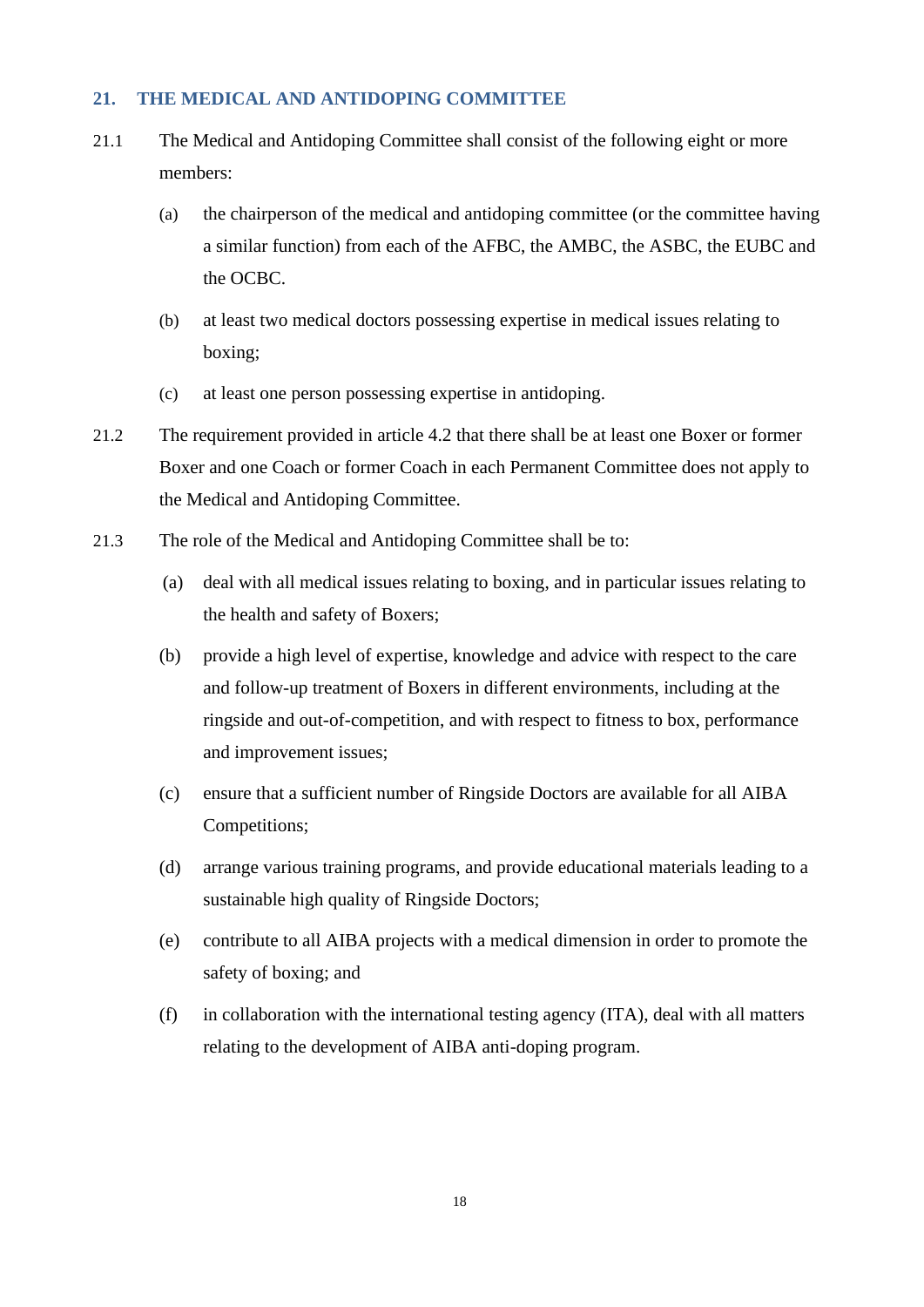# <span id="page-18-0"></span>**SECTION B – REGULATIONS GOVERNING THE SELECTION PROCESS OF THE SECRETARY GENERAL**

### <span id="page-18-1"></span>**22. APPOINTMENT OF A SELECTION COMMITTEE**

- 22.1 Whenever a Secretary General needs to be appointed, the Board shall appoint a Selection Committee consisting of the following five members:
	- (a) The President, who shall be the Chairperson of the Selection Committee;
	- (b) Four Directors appointed by the Board, one of whom shall be Vice-Chairperson.
- 22.2 The role of the Selection Committee shall be to:
	- (a) Oversee the selection process of the Secretary General, in accordance with these Organisational Regulations;
	- (b) Ensure that candidates from all continents have a fair chance to take part in the selection process to become Secretary General;
	- (c) Ensure a gender balance on the lists of candidates to be prepared in the course of the selection process;
	- (d) Perform all necessary tasks provided for by the Organisational Regulations in the course of the selection process of the Secretary General in accordance with article [23](#page-18-2) below.
- 22.3 The Selection Committee shall be an Ad hoc Committee, which shall function until the conclusion of the selection process of the Secretary General. A new Selection Committee shall be appointed for each appointment of a new Secretary General.

#### <span id="page-18-2"></span>**23. PROCEDURE FOR THE APPOINTMENT OF THE SECRETARY GENERAL**

- 23.1 Once constituted, the Selection Committee shall lead recruitment process with the support of AIBA Head Office.
- 23.2 The selection process of the Secretary General shall be conducted in accordance with the following steps:
	- (a) The Selection Committee shall establish the criteria (experience, skills, reputation, etc) to be met by candidates and fix the remuneration and other benefits that can be offered to the Secretary General, in compliance with the budget;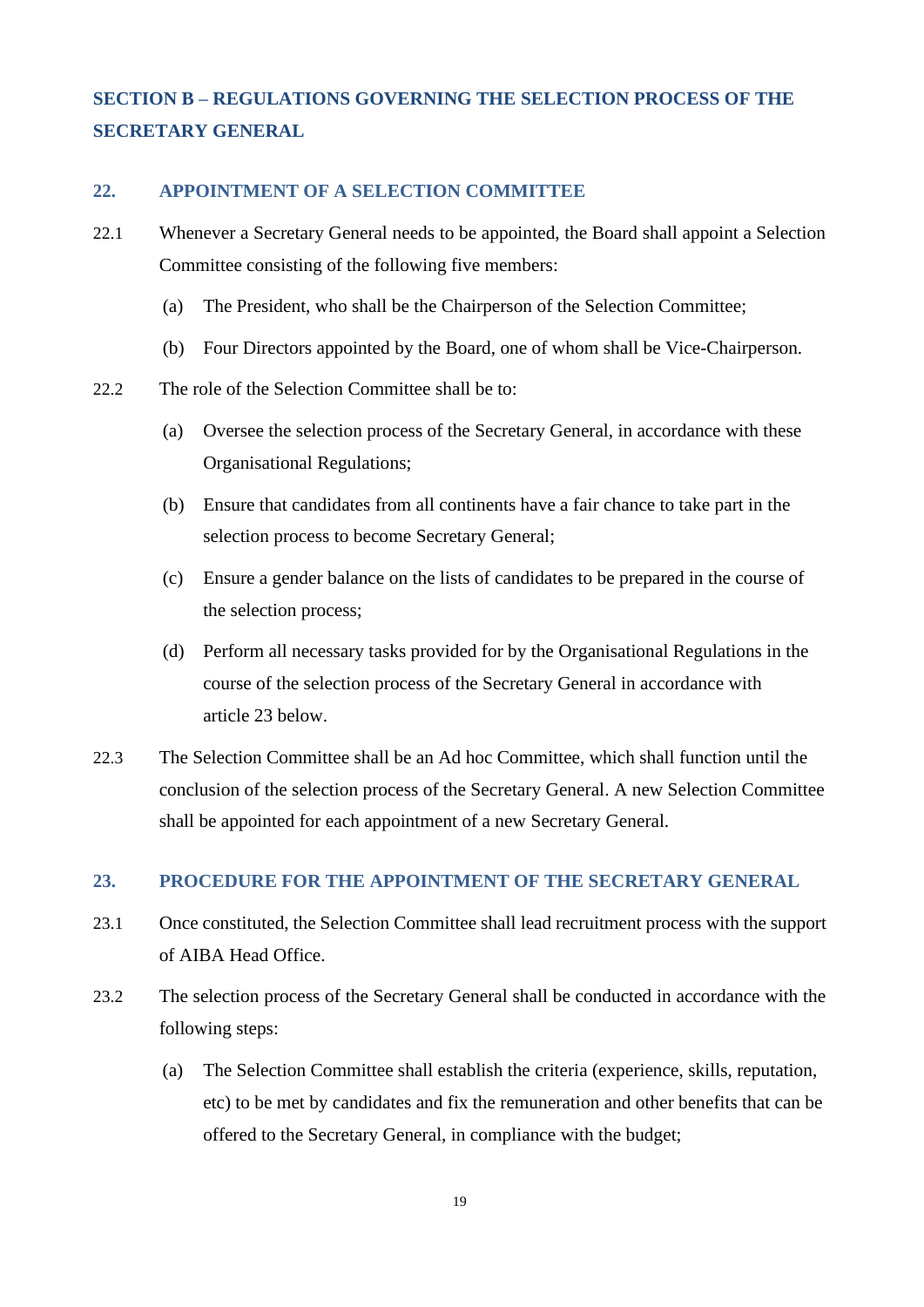- (b) A vacancy advertisement for the recruitment of the Secretary General shall be prepared by AIBA Head Office and approved by the Selection Committee;
- (c) The publication of the vacancy advertisement shall occur as decided by the Selection Committee with the support of AIBA Head Office. In any case, the vacancy advertisement shall be published on the AIBA website, and the National Federations shall be informed that a call for candidates as Secretary General is taking place.
- (d) The Selection Committee shall review the candidacies in order to select a maximum of five candidates, who shall be invited to take part in the following steps (interviews etc.) of the recruitment process.
- (e) After having completed the appropriate steps to evaluate the candidatures of the selected candidates (by conducting interviews, etc), the Selection Committee shall establish a final list of at least two candidates to be presented to the Board.
- (f) The Selection Committee shall prepare a confidential report on the candidates to be presented to the Board, which may include a recommendation with a ranking by preference.
- (g) The Board shall appoint the Secretary General in accordance with article 29.1 (r) of the Constitution.
- 23.3 The full selection process shall be conducted swiftly and shall in principle be completed within two months as from appointment of the Selection Committee.

# <span id="page-19-0"></span>**SECTION C – MISCELLANEOUS**

#### <span id="page-19-1"></span>**24. TRANSITIONAL PROVISIONS**

- <span id="page-19-2"></span>24.1 For the avoidance of any doubt, the first term of office of the members of the Permanent Committees established by these Organisational Regulations, which will end at the Board meeting immediately following the first Election Congress Meeting (in the meaning of article 50.8 of the Constitution) shall be taken into consideration for the purpose of determining the maximum number of consecutive terms of office in accordance with article [9.2.](#page-7-4)
- 24.2 Notwithstanding the above and article [9.2](#page-7-4) in order to avoid that the terms of all members of the Permanent Committees expire at the same time, the members of the